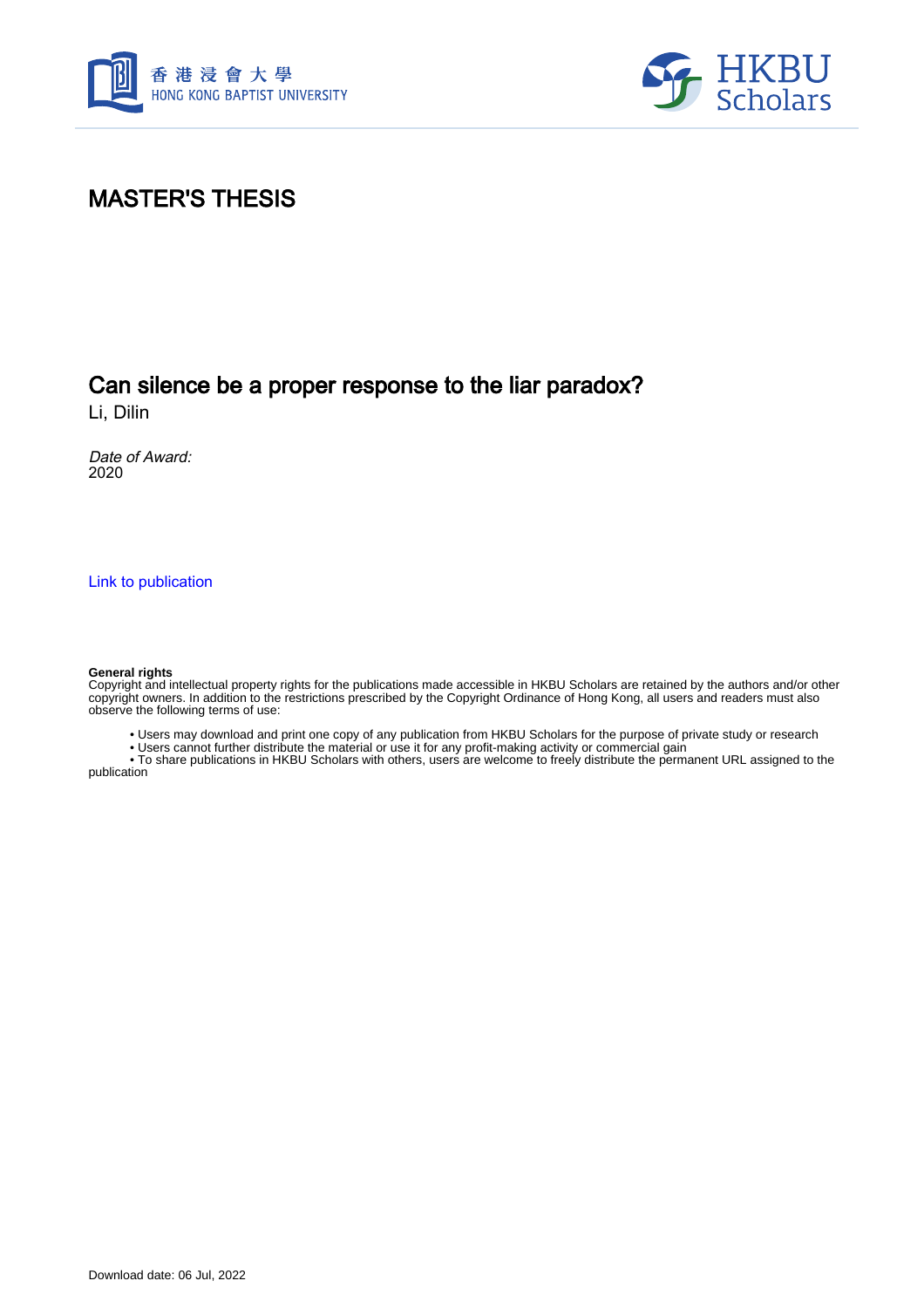### **Abstract**

Many attempts at solving the liar paradox involve either rejecting some principles in classical logic so as to block the argument that leads to the contradiction or modifying the notion of truth so that the liar sentence can be classified as true in one aspect while false in another. However, the prominent approaches based the above strategies may suffer from the revenge problem. That is, while they solve the pristine liar paradox, the introduction of the solution triggers another one with the same structure. In this dissertation, three prominent approaches to the liar paradox are first introduced and examined. In particular, they are, first, the Tarskian hierarchical approach, whose main idea can be roughly characterized as that a natural language is a hierarchy of a series of languages and the liar sentence is true at one level of the hierarchy and is false at another; second, Saul Kripke's paracomplete approach, whose main idea can be roughly characterized as that the liar sentence is ungrounded and has no classical truth value at all; finally, Gupta and Belnep's revision theory of truth, the main idea of which is that truth is a circular concept and that the truth predicate is circularly defined. With a new semantics and logic for circular concept and definition, one can classify the liar sentence as not categorical. Based on two general patterns that give rise to the revenge paradox by Graham Priest, it is shown that none of the above approaches can escape the revenge paradox, at least, not satisfactorily. After the examination of three prominent approaches, I provide an initial characterization of a kind of approach which I call the silence approach. The main idea of the silence approach is that, perhaps what the liar paradox teaches us is that the semantic status of the liar sentence is eventually not classifiable, in the sense that the accepted or correct semantic theory for natural language simply does not apply to the liar sentence. There are two theoretical possibilities that can evoke the failure of classification. Either there is just no semantic category that fits the liar sentence or the necessary principles for the classification do not apply to the sentence. In either case, the silence approach suggests that although the liar sentence could have a semantic status according to the accepted or correct semantic theory, but given that we cannot classify it, we cannot know it. In this dissertation, I do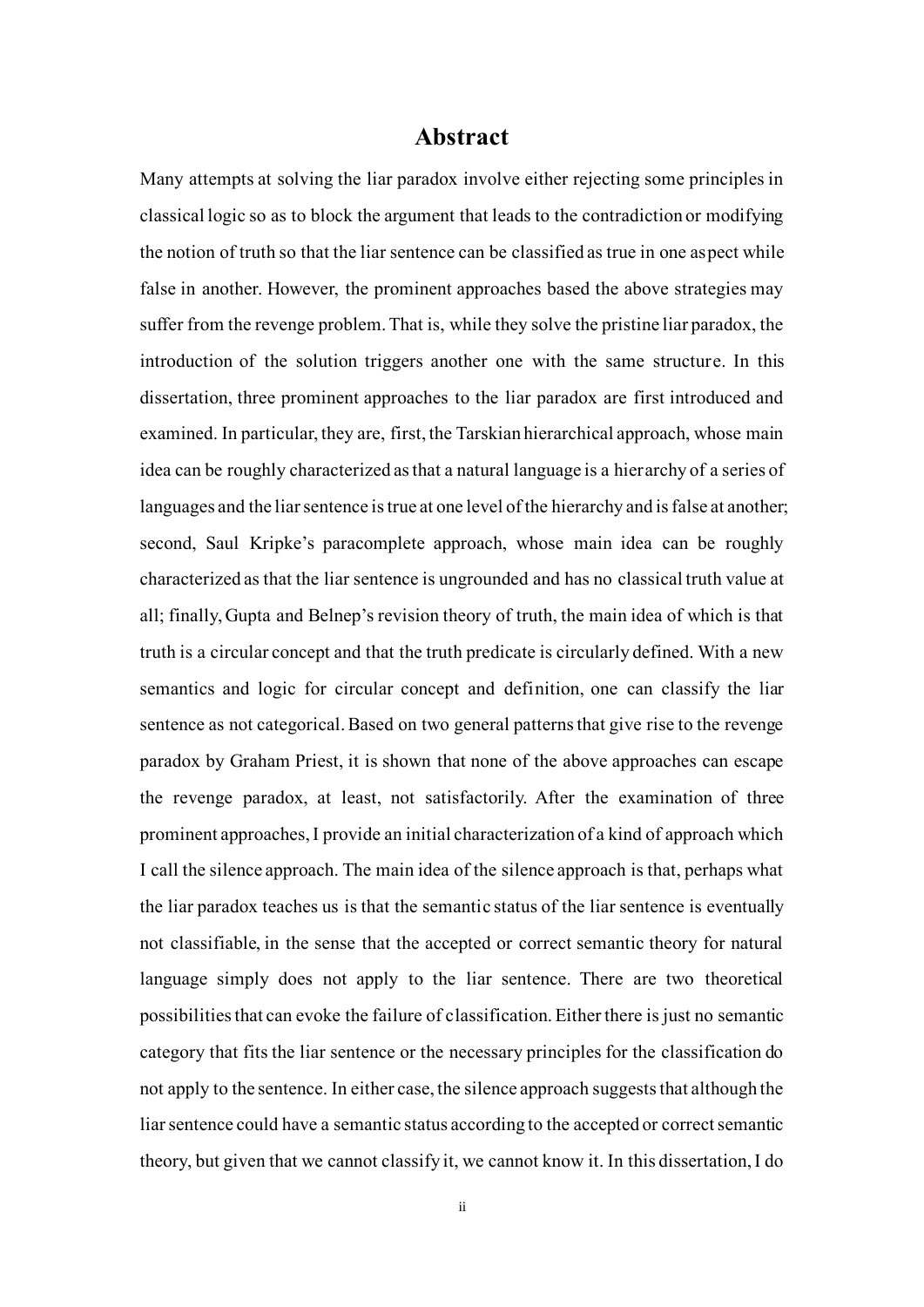not provide a detailed and well-developed theory of the silence approach. Instead, after the initial characterization of this approach, I go on to introduce and examine two current theories on the liar paradox which I think satisfy at least part of my characterization of the silence approach. The first theory is the semantic epistemicism by Paul Horwich. The second one is what I call exceptional theory, which is given by Thomas Hofweber. The result of the examination is that, both theories can indeed be interpreted as a silence approach. However, although they can block both the pristine liar paradox and the revenge paradox, they suffer severely from the problem of being ad hoc. The current conclusion of this dissertation about the silence approach thus is that, it is possible to construct a silence approach which can block the pristine liar paradox and the revenge, but it is hard to find a rationale for the solution. That is, it is hard to answer the question as to why the liar sentence is not classifiable. Finally, as an overlook to the future development of the silence approach, I suggest that even if we can solve the problem of ad hocness, there remains a question as to whether the incompleteness of classification is a symptom revealing that the accepted semantic theory is defective, or it is a symptom showing that there is just no possible semantic theory that can eventually do the job. Without answering this question, the silence approach still lacks a plausible theoretical ground.